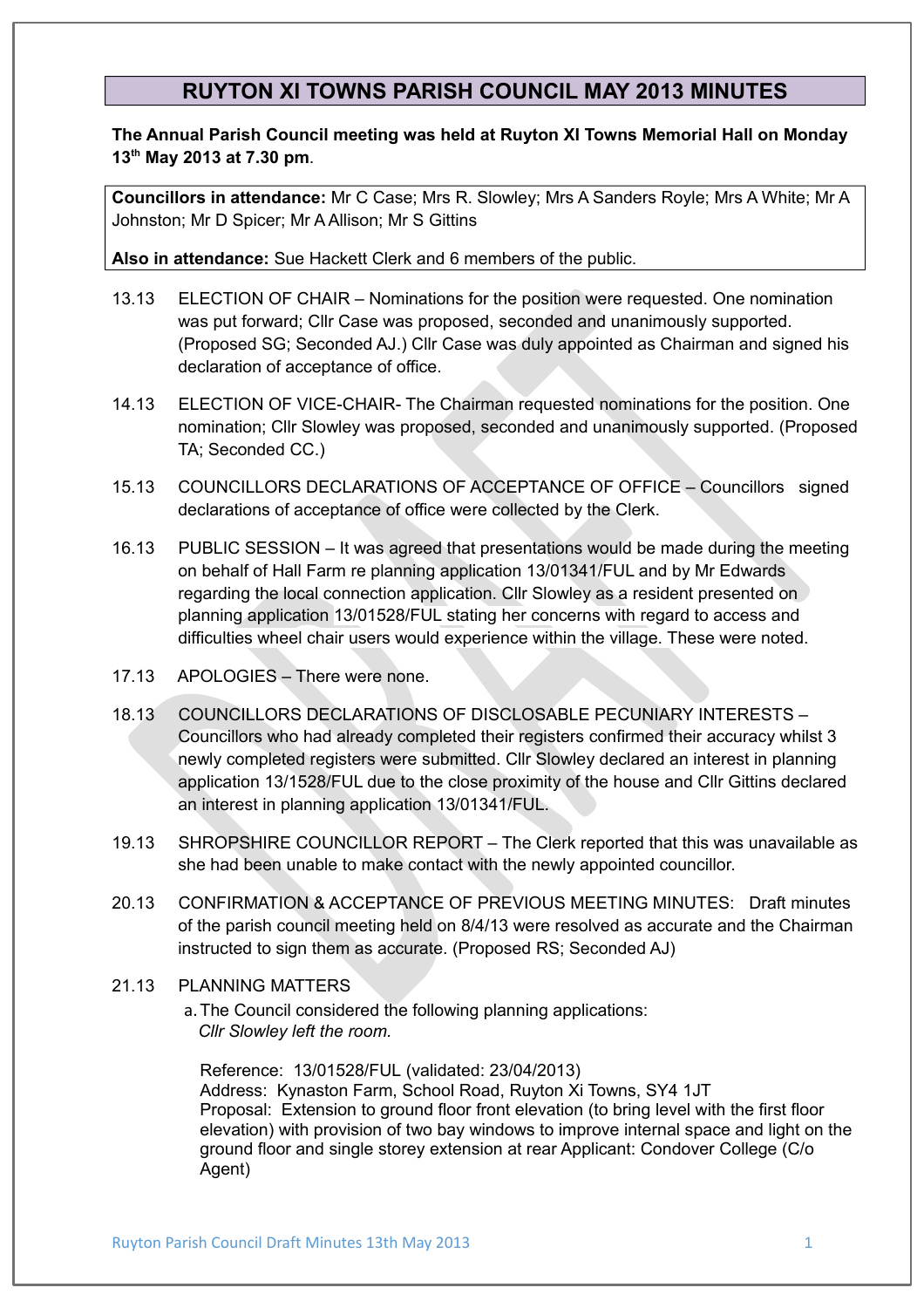Council agreed that the applications should be objected to on the following grounds. School Road was a very busy road and that insufficient parking exists or has been proposed which will accommodate frequent visits made by carers etc. to the said property. However the Council is open to being approached with an alternative solution to this issue.

*Cllr Slowley returned to the room. Cllr Gittins left the room:* Reference: 13/01341/FUL (validated: 10/04/2013) Address: Hall Farm , Church Street, Ruyton Xi Towns, Shrewsbury, SY4 1LA Proposal: Construction of earth banked digestate lagoon and erection of perimeter fencing Applicant: Mrs Kate Mayne (Hall Farm, Church Street).

The Chairman lifted Standing orders and Kate Mayne summairsed aspects of the application with regard to vehicle movements and diverted rights of way. Standing Orders were reinstated. Council resolved to make no comment. (Proposed DS; Seconded CC.)

*Cllr Gittins returned to the room.*

Reference: 13/01418/FUL Land West of Birch Grove Ruyton Xi Towns Proposal: Erection of 3 dwellings and demolition of existing buildings Reference: 13/01580/FUL Land South West Of Birch Grove Ruyton Xi Towns Proposal: Erection of 2 dwellings and demolition of existing Buildings Land west and south of Birch Grove.

It was resolved that the Council objects to the planning applications as adequate parking facilities were not provided and that "Spare parking facility on neighbouring streets" as quoted in the Access Statement did not exist during the evenings and weekends. These comments were supported by comments made by local residents and councillors. (Proposed: CC; Seconded: SG 6 For 1 Against RS.)

- b.The outcome of the recent SC Planning Committee meeting was reported by the Chairman and noted by the Council.
- c. The Clerk reported on the following planning application decisions notified to Council:

Reference: 13/00603/FUL (validated: 26/02/2013)

Address: Fiveways, 1 Startlewood Cottages, Startlewood Lane, Ruyton XI Towns Proposal: Erection of side and rear extensions to dwelling Decision: Grant Permission

Reference: 12/05197/REM (validated: 20/12/2012)

Address: Land To The East Of Cliffe House , Big Walls, Ruyton Xi Towns Proposal: Application for consent of reserved matters (scale, appearance and associated landscaping) pursuant to outline permission 09/02729/OUT for the erection of 2 dwellings Decision: Grant Permission

Reference: 12/03060/FUL (validated: 23/07/2012)

Address: Barn Opposite Elbridge Holding, Elbridge, Ruyton Xi Towns, Shropshire Proposal: Conversion of a redundant brick built farm building into a residential dwelling; erection of a detached garage; installation of septic tank; formation of new vehicular access Decision: Grant Permission

## 22.13 LOCAL REPORTS

a. Drs Meadow Spinney, Diamond Jubilee Woodland Project – No further progress had been made. It was agreed that Cllr Gittins would follow up on permissions for the felling of trees.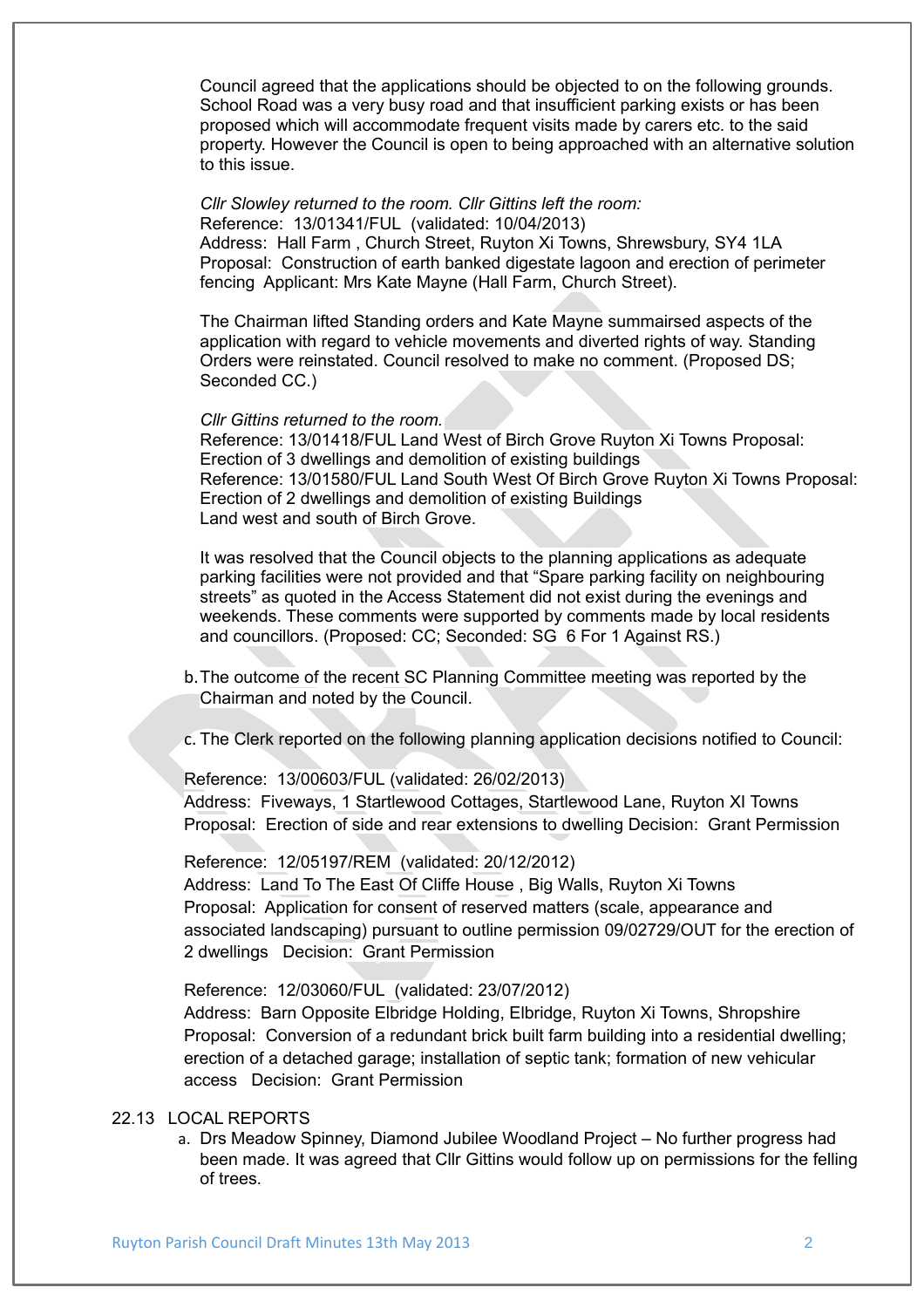- b. SALC Reports & Oswestry Meetings The Chairman reported that no recent meetings had been held. The Clerk reported that it was intended to hold councillor training at the next Area Committee meeting; confirmation was awaited as to when it would be held.
- 23.13 HIGHWAYS & FOOTWAY LIGHTING The Council discussed and agreed the following actions:
	- a. Clerk to chase Scottish Power regarding foot way lighting works in School Rd.
	- b. Hedge at Park bank to be trimmed as organised by Cllr Gittins.
- 24.13 YEAR END ACCOUNTS CORPORATE GOVERANANCE Appendix B
	- a. Council resolved to approve the yearend accounts; Annual Return Section1 and bank reconciliation which had been circulated. The Chairman was instructed to sign the AR evidencing this.
	- b. Council considered the Internal Auditor's (IA) report and completed the Annual Return Section 2 positively as shown, instructing the Chairman to sign the AR evidencing this.
	- c. The Chairman reported the positive comments made by the Internal Auditor and thanked the Clerk for all her work. Council agreed to thank the IA in their response to him.
	- d. The Clerk informed the Council that a Notice of Electors' Rights had been displayed, inviting electors to inspect the accounts. This was noted.

## 25.13 FINANCE

- a. Council resolved to approve the renewal of the 2013/14 SALC subscription.
- b. Council resolved to approve renewal of insurance policy with Came & Co. full details as emailed by Clerk.
- c. Payments The following suppliers invoices were approved for payment by the Council and Cllrs Slowley & Case were instructed to check and authorise the cheques as presented. ( Proposed SG; Seconded AJ.)

| <b>SO</b>          | Clerk                                        | May Clerk's Salary to be processed by<br>standing order 20/5/13 | *£537.33           |
|--------------------|----------------------------------------------|-----------------------------------------------------------------|--------------------|
| Chg 601            | <b>SALC</b>                                  | <b>Annual Sub</b>                                               | £376.81            |
| Chg 602<br>Chg 603 | Mr B Townson<br><b>Broker Network</b><br>Ltd | IA Fee 2012<br>Annual insurance 2013/14                         | £100.00<br>£452.02 |
| Chg 604            | S Hackett                                    | Reimbursement of BT Broadband/telephone &<br>mileage costs      | £77.49             |

\*Please note the original Standing Order had been reduced once RTI HMRC Payroll had been loaded and processed the April pay. It was noted that the April SO had not successfully debited the Council's bank account. The Clerk reported that this matter was being investigated by the bank and hopefully both April & May payments would be processed in May.

- d. The Clerk provided a Treasury report based on a reported bank balance as at 30/4/2013 of £ 46,595; this included the receipt of £17,000 precept and interest of £7.15. Council notes that interest earnt was low and discussion arose as to whether a higher interest account could be found. Action: Councillors to investigate based on a deposit of £10,000 - £15,000 and the need for the account to be in the council's name with the requirement that 2 signatures were needed.
- e. Yearend Financial Budget Monitoring Report for 31/3/2013 The report was considered and noted by Council. (Appendix A)
- 26.13 CLERK'S UPDATE REPORT & COMMUNICATION The Council considered the report see Appendix C; and authorised training for those councillors expressing an interest to attend. The Clerk reported on a request from Mr John Gittins for financial assistance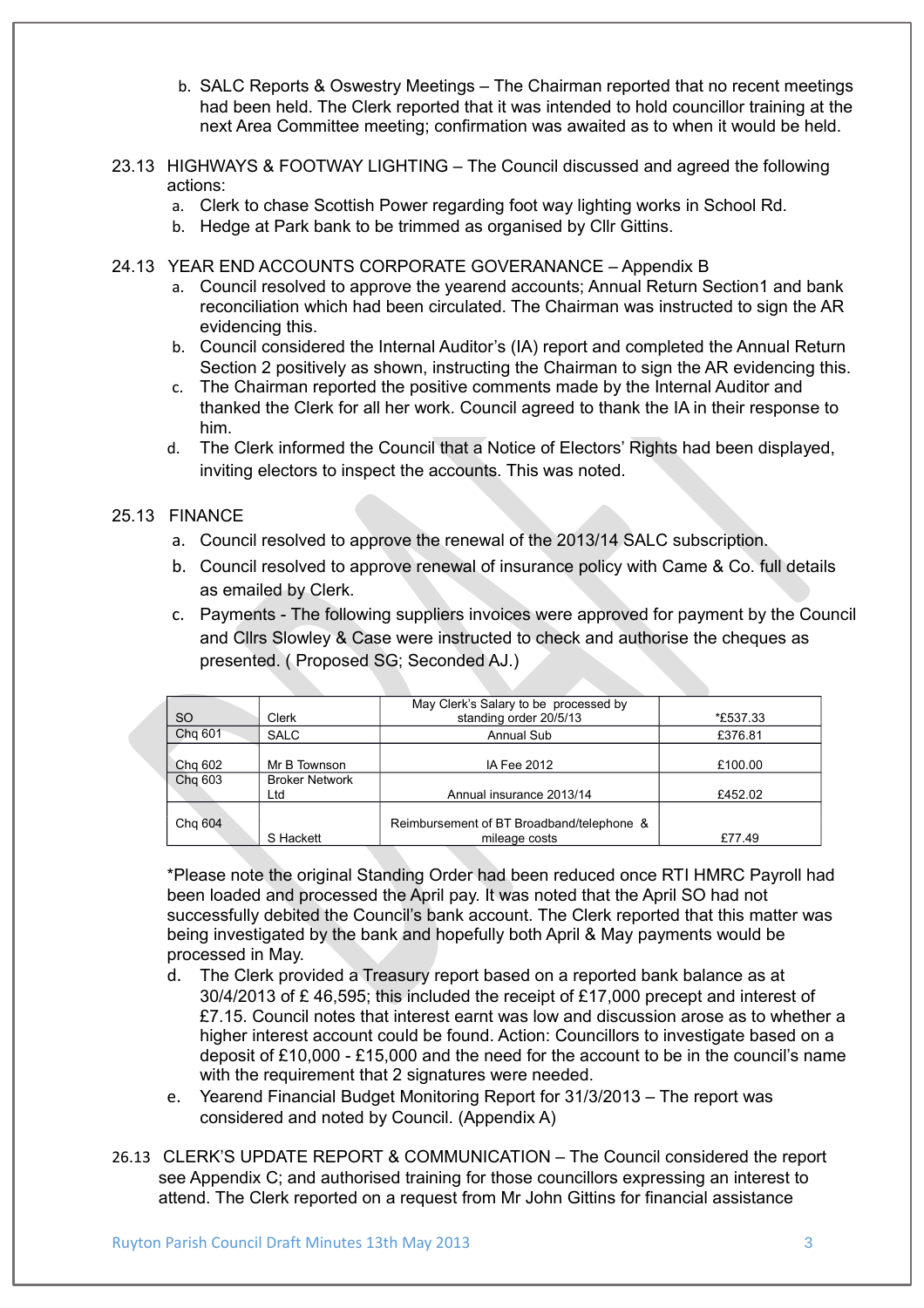regarding the Village's Hanging Basket Project. Council resolved that a grant of £200 should be made to the project, as it was greatly appreciated by the community and visitors to the village, and was recognised as an enhancement to the village. Mr Gittins was also thanked for organising the project and his very generous contributions to its success (Legislative Powers supporting disbursement of £200; Local Government Act 1972 s.137.) Action: Clerk to inform Mr J Gittins.

## 27.13 APPOINTMENT OF PARISH REPRESENTATIVES – Council approved the following:

- (a) Primary School representative Cllr R Slowley
- (b) Shropshire Council LJC representative Cllr Case.
- (c) Village Hall Committee representative Cllr Allsion.
- (d) ALC Area Com/ Oswestry TC Meeting reps Cllrs Case and Slowley.
- (e) Nesscliffe Heritage Group rep Cllr Slowley.
- (f) Emergency Planning Officer By agreement deferred.
- (g) Parish Plan Steering Group Cllr Spicer.
- (h) Tree warden/Snow warden By agreement deferred.
- (i) Basnett Minton Charity Cllr Slowley.
- 28.13 STANDING ORDERS & FINANCIAL REGULATIONS Council approved adoption of existing standing orders and financial regulations.
- 29.13 LOCAL CONNECTION Council confirmed that Katheryn Bishop Edwards had a local connection as described by the criteria in the Shropshire Council's Affordable Homes Exception Site policy; Criteria B. (Proposed: SG Seconded: AW.) Action: Clerk to confirm in writing to Ms Bishop-Edwards. By agreement the Chairman lifted Standing Orders and Mr Edwards summarised aspects of the propose planning application and process. Standing Orders were reinstated.
- 30.13 SUPPLEMENTARY AGENDA Urgent Items
	- a. Council agreed that the 3 councillor vacancy notices should be advertised locally as soon as possible and that closing date for applications be 31/5/13 and that co-options would take place at the June meeting. Action Clerk to arrange.
	- b. SC Safer Roads Policy Consultation It was agreed that this was to be circulated within he parish enabling 5 priorities to be established at the next council meeting via submissions received by the Clerk.
	- c. The Clerk reported on closures with effect from 15 May2013 on the A5 for resurfacing works. This was noted.
	- d. The Chairman reported that assistance was needed to ensure the local newsletter continued to be produced and asked for volunteers.
	- e. The Clerk reported to council on her leave arrangements. Council resolved to hold the July council meeting on Monday 15<sup>th</sup> July and the following 2013 dates were confirmed Monday 9<sup>th</sup> September; 14<sup>th</sup> October; 11<sup>th</sup> November; 9<sup>th</sup> December. All meetings were to be held at 7.30pm at The Memorial Hall.
	- f. The Chairman expressed the Council's thanks and appreciation for the contributions made by past parish councillors Mike Lewis; Dorothy Needham and Margaret Lycett; who had decided not to stand in the May elections.

The Chairman closed the meeting at 10.10pm thanking everyone for attending. He announced that the next meeting would be at  $7.30 \text{pm}$  on  $10^{\text{th}}$  June 2013 at the Memorial Hall.

Minutes confirmed as accurate………………………………Chairman

Date………………..